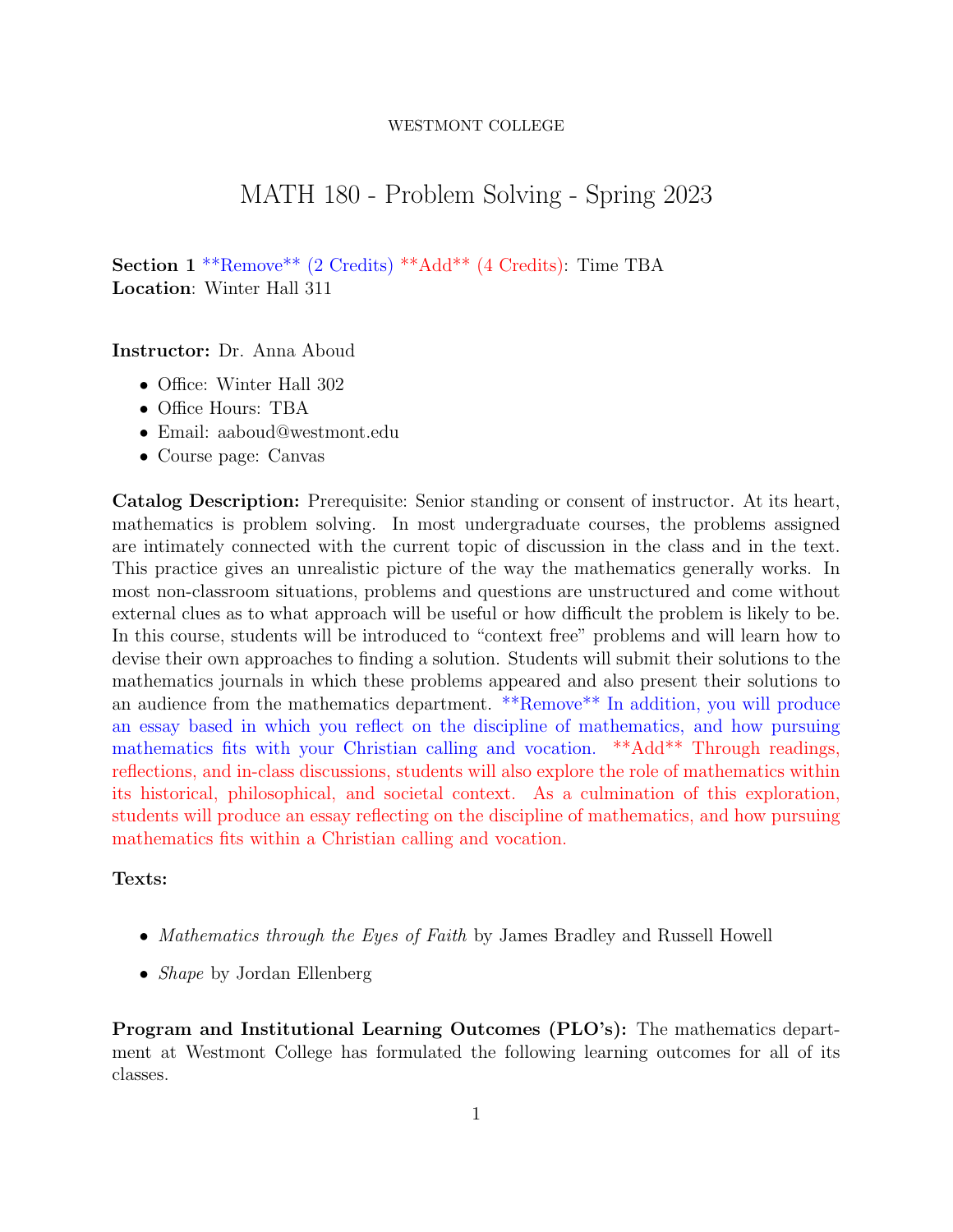- 1. Core Knowledge: Students will demonstrate knowledge of the main concepts, skills, and facts of the discipline of mathematics.
- 2. Communication: Students will be able to communicate mathematical ideas following the standard conventions of writing or speaking in the discipline.
- 3. Creativity: Students will demonstrate the ability to formulate and make progress toward solving non-routine problems.
- 4. Christian Connection: Students will incorporate their mathematical skills and knowledge into their thinking about their vocations as followers of Christ.

In addition, the faculty of Westmont College have established common learning outcomes for all courses at the institution (ILO's). These outcomes are summarized as follows: (1) Christian Understanding, Practices, and Affections, (2) Global Awareness, (3) Diversity, (4) Critical Thinking, (5) Quantitative Reasoning, (6) Written Communication, (7) Oral Communication, and (8) Information Literacy.

Course Learning Outcomes (CLO's): The above outcomes are reflected in the particular learning outcomes for this course. In this course, you will

- Learn to work on mathematical problems in a general context rather in the context of a particular topic. (PLO3, ILO4, ILO5)
- Develop your skills in communicating mathematics both verbally and in written form. (PLO2, ILO6, ILO7)
- \*\*Add\*\* Demonstrate an understanding of the role of mathematics within its historical, philosophical, and societal context. (ILO1, ILO2, ILO3)
- Explain the connection between your personal mathematical development and your professional calling. (PLO 4, ILO 1)

You will make weekly reports on your progress with the problem you have selected. When you have developed a solution, you will present multiple drafts to the class for refinement. This process will not only improve you communication skills, but will also help you to understand the role of the mathematical community (in the form of your peers) in making mathematical progress.

Affective Goals: This course should develop your appreciation for the wide variety of approaches to mathematical problem solving and improve your skills in matching an approach to a particular problem.

## Grading and Assignments

Grading Policy: Grades will be kept on Canvas. Final grades will be assigned according to the following percentages.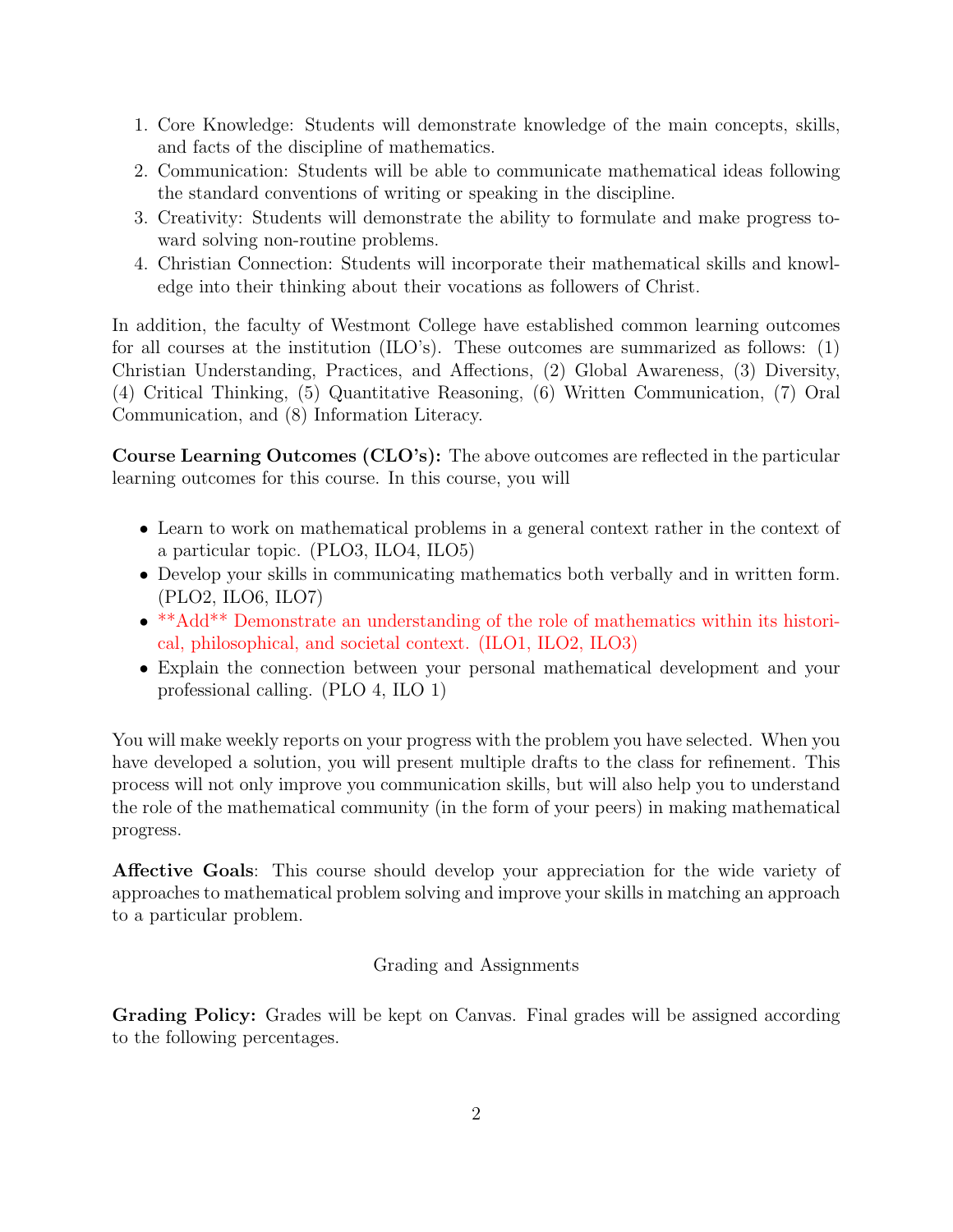| Written Weekly Reports        | 10%  |
|-------------------------------|------|
| In-Class Presentations        | 10\% |
| Final Presentation            | 15%  |
| Final Write-Up and Submission | 15%  |
| Reading Responses             | 20%  |
| Discussion                    | 10%  |
| Integrative Essay             | 20%  |

The following gives the class percentage required to guarantee the described letter grade.

| ∼<br>Grade | <b>A A</b> | . . | ∽<br>$\sim$ $ -$<br><u>.</u> | Ē<br>௪        | $\overline{\phantom{0}}$<br>$\sim$<br>് | ___            |                   | ~<br>$\overline{\phantom{a}}$<br>$\check{ }$ | $\overline{\phantom{0}}$<br>- |                              | <br>∸  | - |
|------------|------------|-----|------------------------------|---------------|-----------------------------------------|----------------|-------------------|----------------------------------------------|-------------------------------|------------------------------|--------|---|
| Percentage | 03<br>◡◡   | 90  | $\circ$<br>◡                 | $\circ$<br>ಲು | 80                                      | $\overline{a}$ | $\mathbf{E}$<br>◡ | 70                                           | $c\tau$<br>v,                 | $\mathcal{L}^{\Omega}$<br>υJ | $60\,$ |   |

Problem-Solving Components: You are expected to solve at least one problem from an appropriate source and produce a write up suitable for publication. You will work on problems from The College Mathematics Journal, Mathematics Magazine and The American Mathematical Monthly. Each week you should come to class with a written report (typeset) detailing the progress you have made on your problem. This report should clearly distinguish between collaborative work and your own work. In class, you will present your progress and questions to the class. In addition, you will carefully listen to the presentations of your classmates and offer suggestions and criticisms. During the final exam period each member of the class will make a 15-20 minute oral presentation of the work done and the results obtained over the course of the semester. This is a formal presentation to other members of the department (including faculty) and should use appropriate presentation materials (Beamer is suggested). The presentation will be recorded and will be evaluated for both content and quality of presentation. At the end of the semester, you will also submit your solution to the appropriate journal (most deadlines are at the end of April or beginning of May—check the deadline for your problem!).

Reading Responses: Reading critically and writing clearly, creatively, and concisely are skills that you should have significantly developed over your time at Westmont. In this course you will have the opportunity to fine tune these essential tools for school and life. Each \*\* Remove\*\* week \*\*Add\*\* class you will have assigned readings and written response to a selection from the course texts or other pertinent materials. These readings will combine various topics which you may have encountered from previous math courses, as well as provide opportunity for reflection upon the connection between faith and mathematics. \*\*Add\*\* You will examine the part mathematics plays in decisions we make individually and as a society, and the impact of these decisions on the world and its people, both past and present. Finally, you will consider how mathematics can be used to improve the world and contribute to human flourishing.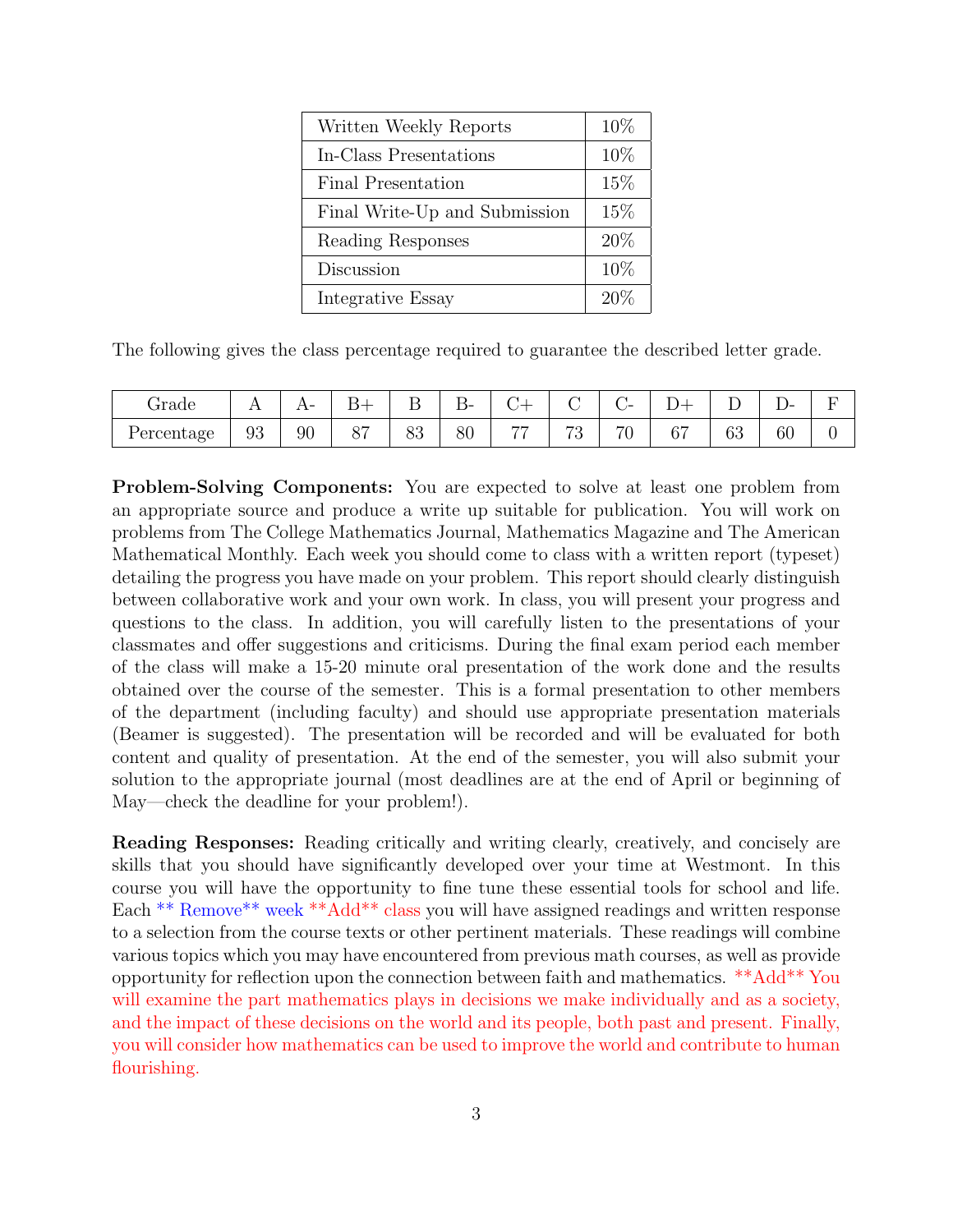Discussion: Each \*\* Remove\*\* week \*\*Add\*\* class the class will have a discussion of the reading and your reactions to it. A member of the class will be assigned on a rotating schedule to provide a summary of the key points and ideas presented. Active participation in discussion contributes a significant portion to your grade.

Integrative Essay: The ability to articulate the interplay between Christian faith, academic learning, and vocational calling is an essential component of a Christian liberal arts education. In your integrative essay, you will explore these topics for yourself, combining the knowledge and insights gained over your entire experience at Westmont as well as this course. Your essay will be completed in several stages, including a proposal, draft, and final draft.

\*\*Add\*\* Guiding Questions for your Integrative Essay How does your identity as a mathematician relate to the Christian faith? What does it mean to be a mathematician and a Christian? What insight can mathematics offer to the Christian faith? What insight can the Christian faith offer to mathematics? What is the relationship between mathematics and God? What implications does this relationship have for how you practice your profession and interact with the world?

Important Dates (from 2022\*)

- January 18 No Class (Monday schedule)
- January 25 Problem Choice Due
- February 22 No Class (President's Holiday)
- March 15 Spring Break
- March 22 First Solution Draft Due
- April 5 Integrative Essay Proposal Due
- April 12 Final Solution Draft Due
- April 19 Integrative Essay Draft 1 Due
- April 26 Practice Presentations In Class
- April 29 Integrative Essay Due
- May 2 Final Presentations (8 10 am)